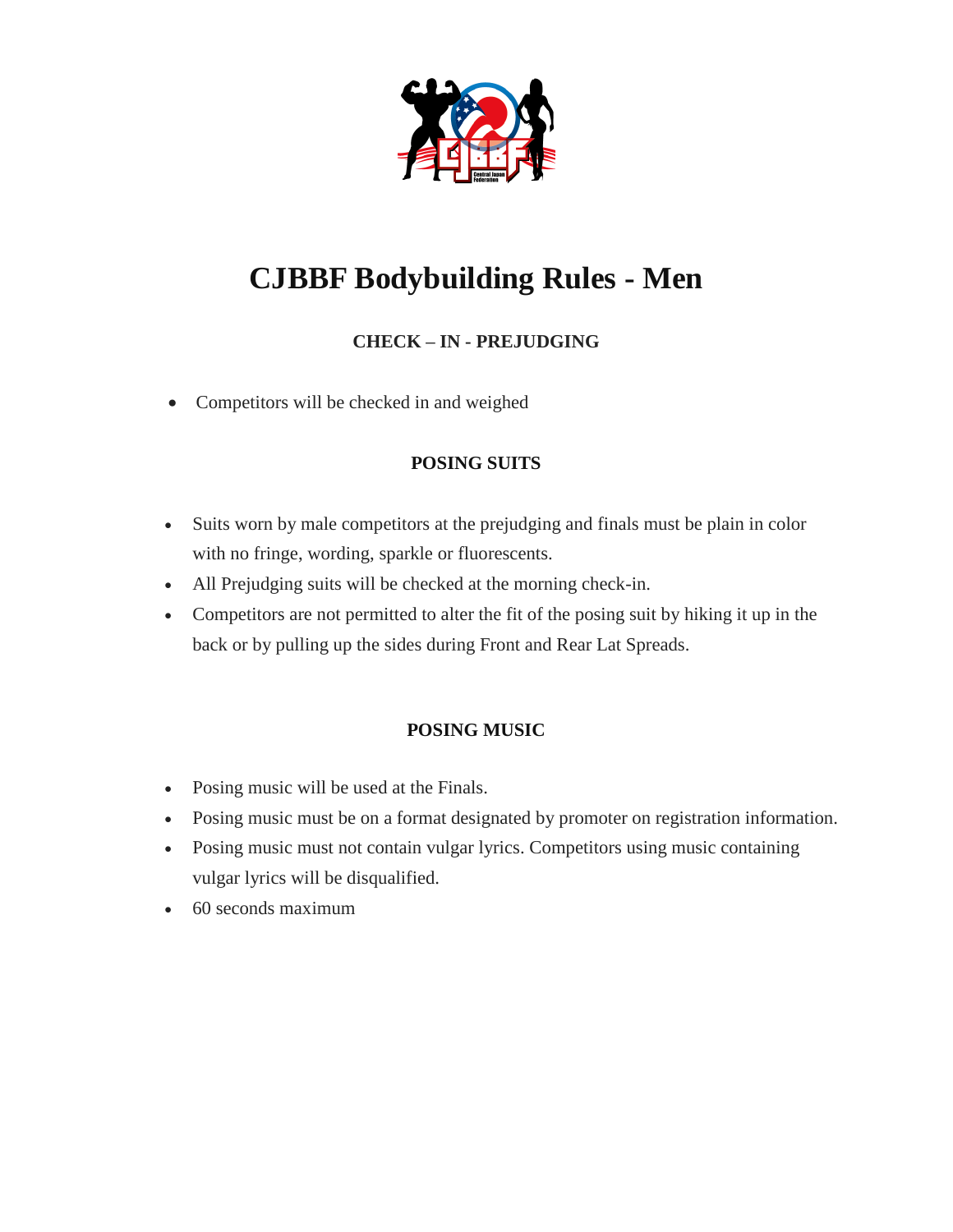

## **ONSTAGE**

- During the Prejudging competitors are not permitted to wear any jewelry onstage other than a wedding band. Decorative pieces in the hair are not permitted.
- No glasses, props or gum are permitted onstage.
- Any competitor doing the "Moon Pose" will be disqualified.
- Lying on the floor is prohibited.
- Bumping and shoving is prohibited. First and second persons involved will be disqualified.
- Competitor's numbers will be worn on the left side of the suit bottom.

### **COMPETITORS HEALTH**

- Any competitor who appears to be disoriented, light-headed or experiences undue cramping will not be permitted to compete.
- Any competitor disqualified for health reasons must be checked by the attending EMT and, if it is advised by the EMT, must go to the nearest hospital for evaluation.
- Competitors who refuse to be evaluated by the EMT or at the hospital will be suspended from competition for a period of one year from the date of the occurrence.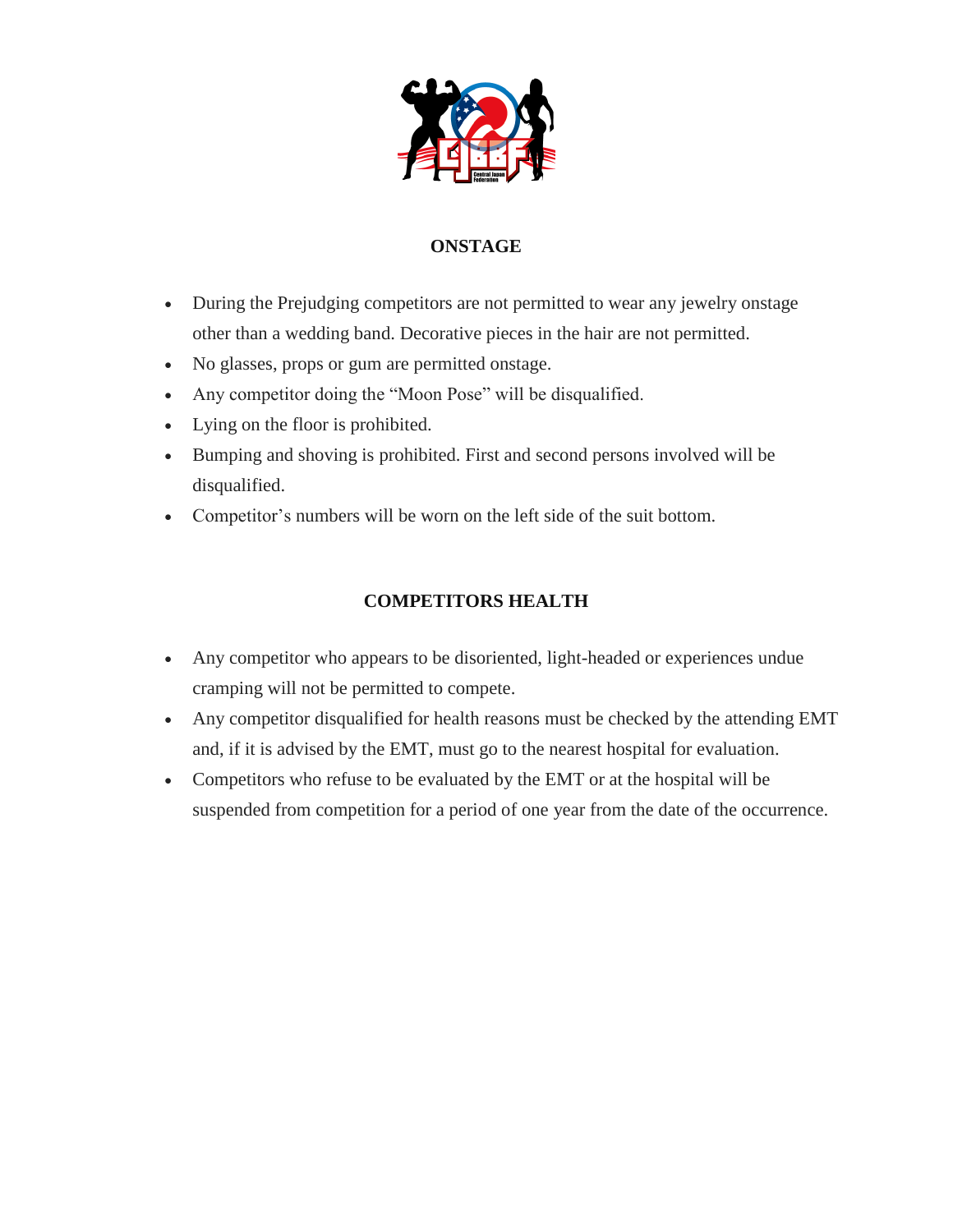

## **CJBBF MEN'S BODYBUILDING WEIGHT CLASSES**

Lightweight – Up to  $154\frac{1}{4}$ 

Middleweight – Over 154 ¼ up to 176 ¼

Light-Heavyweight – Over 176 ¼ up to 198 ¼

Heavyweight – Over 198 ¼

#### **PREJUDGING POSING ROUNDS FOR**

#### **MALE COMPETITORS**

Judges will score competitors according to the NPC "total package" which is a balance of size, symmetry and muscularity.

#### **Relaxed Round**

- Keep your feet flat
- Keep your heels together
- Hold your arms at your sides
- No twisting
- Your head must be facing the same direction as your feet.